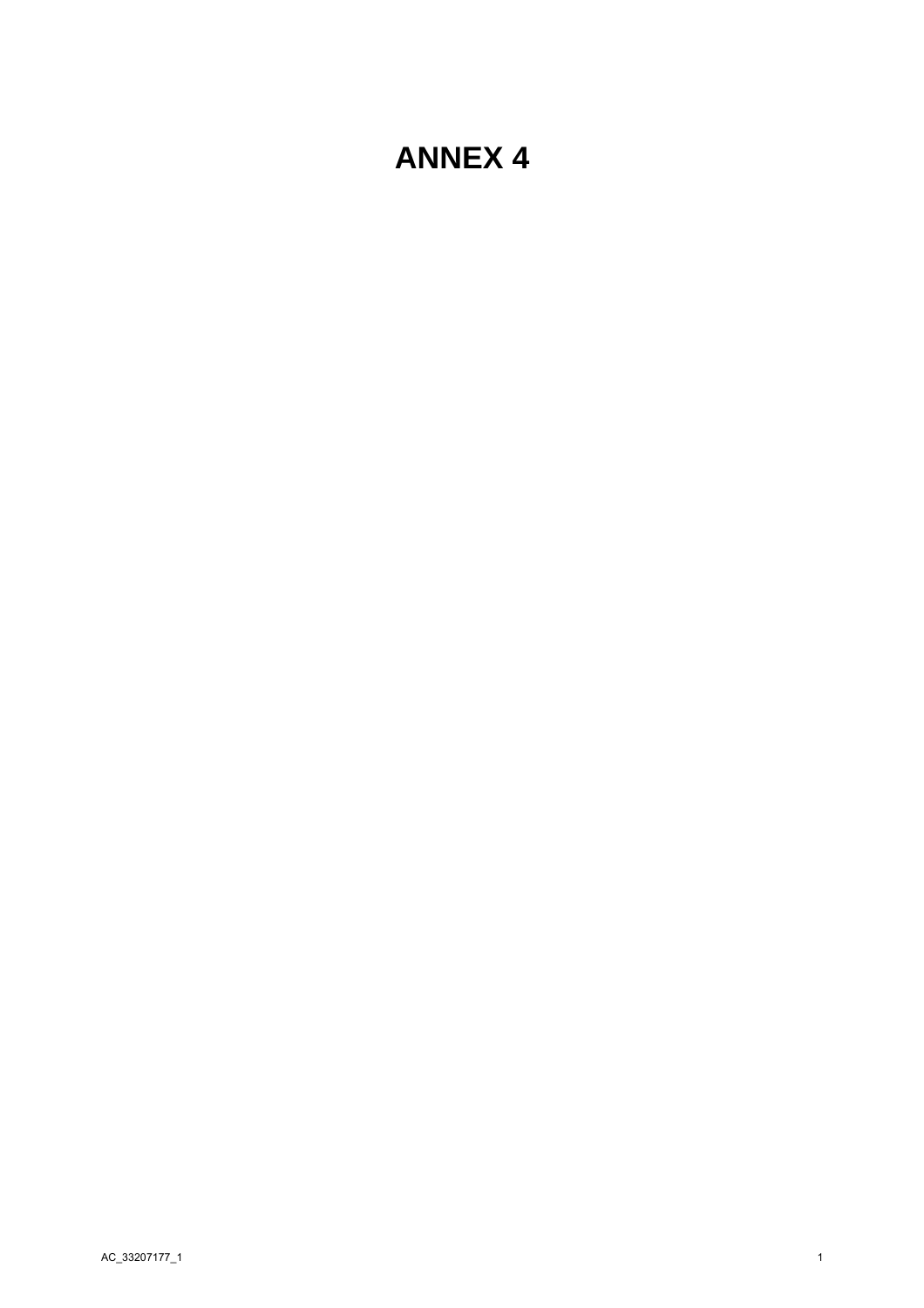

w

# **SCHEDULES**

# SCHEDULE 16 PROTECTIVE PROVISIONS

PART **[**8**]** 

FOR THE PROTECTION OF NATIONAL GRID AS ELECTRICITY

UNDERTAKER

#### **Application**

90.1. For the protection of the undertaker referred to in this Part of this Schedule National Grid the following<sup>+1</sup> provisions of this Part of this Schedule will, unless otherwise agreed in writing between the undertaker and National Grid, have effect.

#### **Interpretation**

91.**2.** In this Part of this Schedule—

"1991 Act" means the New Roads and Street Works Act 1991;

"acceptable credit provider" means a bank or financial institution with a credit rating that is not lower than: (i) "A-" if the rating is assigned by Standard & Poor's Ratings Group or Fitch Ratings; and "A3" if the rating is assigned by Moody's Investors Services Inc.;

**"**acceptable insurance**"** means a third party liability insurance effected and maintained by the undertaker with a limit of indemnity of not less than £25,000,000.00 (twenty five million pounds) occurrence or series of occurrences arising out of one event. Such insurance shall be maintained for the construction period of the authorised works which constitute specified works and arranged with an internationally recognised insurer of repute operating in the London and worldwide insurance market underwriters whose security/credit rating meets the same requirements as an "acceptable credit provider", such policy shall include (but without limitation):

(a) National Grid Electricity Transmission Plc;

(b) a cross liabilities clause; and

contractors' pollution liability for third party property damage and third party bodily damage from a pollution/contamination event with cover of £10,000,000.00 (ten million pounds) per event or £20,000,000.00 (twenty million pounds) in aggregate; **"**acceptable security**"** means either:

a parent company guarantee from a parent company in favour of National Grid to cover the undertaker's liability to National Grid to a cap of not less than £10,000,000.00 (ten million pounds) per asset per event up to a total liability cap of £25,000,000.00 (twenty five million pounds) (in a form asonably satisfactory to National Grid and where required by National Grid, accompanied with a legal opinion confirming the due capacity and authorisation of the parent company to enter into and e bound by the terms of such guarantee); or

a bank bond or letter of credit from an acceptable credit provider in favour of National Grid to cover the undertaker's liability to National Grid for an amount of not less than £10,000,000.00 (ten

AC\_168821290\_1 1

**Style Definition:** Normal: Font: (Default) Arial, 10 pt, Font color: Auto, Left, Indent: Left: 0 cm, First line: 0 cm, Right: 0 cm, Space After: 12 pt, Line spacing: single

**Style Definition:** Heading 1: Font: (Default) Arial Bold, 10 pt, Font color: Auto, All caps, Indent: Left: 0 cm, First line: 0 cm, Space Before: 12 pt, After: 12 pt, Line spacing: single

**Style Definition:** Footer: Font: (Default) Arial, 10 pt, Font **Style Definition:** Header: Font: (Default) Arial, 10 pt, Font color: Auto, Left, Indent: Left: 0 cm, First line: 0 cm, Right: 0 cm, Tab stops: 8.2 cm, Centered + 16.4 cm, Right + Not at 7.96 cm + 15.92 cm

color: Auto, Left, Indent: Left: 0 cm, First line: 0 cm, Right: 0 cm, Tab stops: 16.4 cm, Right + Not at 7.96 cm + 15.92 cm

**Style Definition:** Balloon Text: Font: (Default) Tahoma, 8 pt, Font color: Auto, Left, Indent: Left: 0 cm, First line: 0 cm, Right: 0 cm

**Formatted:** Left: 2.3 cm, Right: 2.3 cm, Top: 3 cm, Bottom: 2 cm, Width: 21 cm, Header distance from edge: 1 cm, Footer distance from edge: 1 cm, Different first page header

**Formatted:** Font: Times New Roman, 12 pt, Not Bold **Formatted:** Part, Left, Indent: Left: 0 cm, Space After: 0 pt, Line spacing: single

**Formatted:** Font: Times New Roman, 12 pt

**Formatted:** Font: Times New Roman, 12 pt, Not Bold

**Formatted:** Font: Times New Roman, Font color: Black

**Formatted:** Font: Times New Roman, Font color: Black

**Formatted:** Indent: Left: 0.17 cm, Line spacing: single

**Formatted:** Font: (Default) Times New Roman, 10.5 pt, Font

color: Black

**Formatted:** H1, Indent: Left: 0 cm

**Formatted:** N1, Indent: Left: 0 cm, First line: 0 cm, Space After: 0 pt

**Formatted:** H1, Indent: Left: 0 cm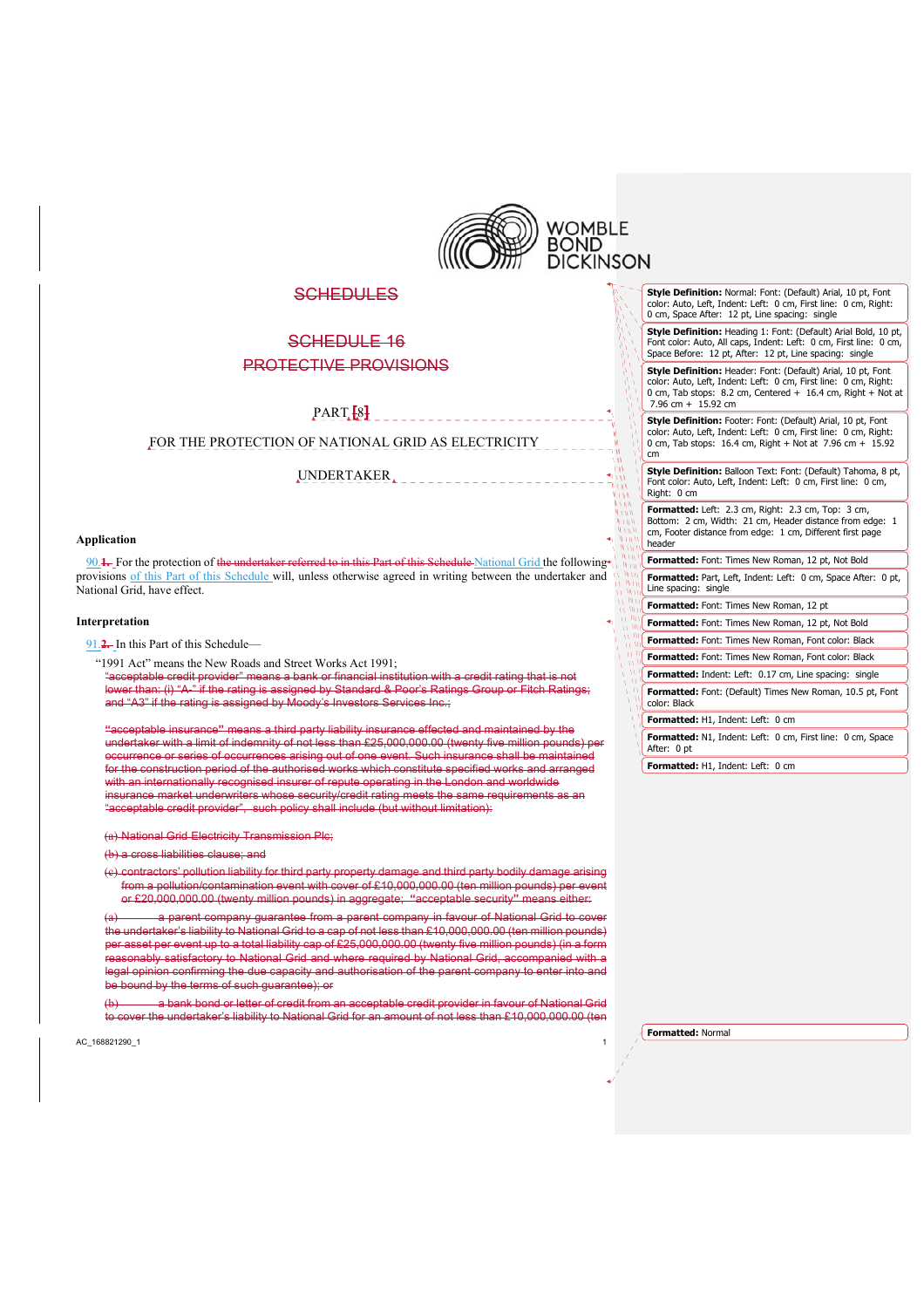million pounds) per asset per event up to a total liability cap of £25,000,000.00 (twenty five mill pounds) (in a form reasonably satisfactory to National Grid);

#### "the 2016 Order" means The National Grid (Hinkley Point C Connection Project) Order 2016

"alternative apparatus" means appropriate alternative apparatus to the satisfaction of National Grid to enable + it to fulfil its statutory functions in a manner no less efficient than previously; **Formatted:** Def Para, Indent: Left: 0 cm

"apparatus" means electric lines or electrical plant as defined in the Electricity Act 1989, belonging to or maintained by National Grid, together with any replacement apparatus and such other apparatus constructed that becomes operational apparatus of National Grid for the purposes of transmission, distribution and/or supply and includes any structure in which apparatus is or will be lodged or which gives or will give access to apparatus;

"authorised works" has the same meaning as -is given to the term ""authorised development" in article 2 of this Order and includes any associated development authorised by the Order and for the purposes of this Part of this Schedule includes the use and maintenance of the authorised works and construction of any works authorised by this Schedule;

"commence" has the same meaning as in article 2 of this Order and commencement shall be construed to have the same meaning;

"deed of consent" means a deed of consent, crossing agreement, deed of variation or new deed of grant agreed between the parties acting reasonably in order to vary and/or replace existing easements, agreements, enactments and other such interests so as to secure land rights and interests as are necessary to carry out, maintain, operate and use the apparatus in a manner consistent with the terms of this Part of this Schedule;

## "functions" includes powers and duties;

#### "ground mitigation scheme" means a scheme approved by the undertaker (such approval not to be unreasonably withheld or delayed) setting out the necessary measures (if any) for a ground subsidence event;

"ground monitoring scheme" means a scheme for monitoring ground subsidence which sets out the apparatus which is to be subject to such monitoring, the extent of land to be monitored, the manner in which ground levels are to be monitored, the timescales of any monitoring activities and the extent of ground subsidence which, if exceeded, shall require the undertaker to submit for National Grid's approval a ground mitigation scheme;

"ground subsidence event" means any ground subsidence identified by the monitoring activities set out in the ground monitoring scheme that has exceeded the level described in the ground monitoring scheme as requiring a ground mitigation scheme;

"in" in a context referring to apparatus or alternative apparatus in land includes a reference to apparatus or alternative apparatus under, over, across, along or upon such land;

"maintain" and "maintenance" shall include the ability and right to do any of the following in relation to any apparatus or alternative apparatus of National Grid including construct, use, repair, alter, inspect, renew or remove the apparatus;

### "National Grid" means National Grid Electricity Transmission plc (registered company number 2366977);

"plan" or "plans" include all designs, drawings, specifications, method statements, soil reports, programmes, calculations, risk assessments and other documents that are reasonably necessary properly and sufficiently to describe and assess the works to be executed;

rent company" means a parent company of the undertaker acceptable to and which shall **have** been approved by National Grid acting reasonably;

#### $l$ ertaker" means the undertaker as defined in article 2 of this Order;

"National Grid" means National Grid Electricity Transmission plo

#### 2366977);

AC\_168821290\_1

**Formatted:** Font: Times New Roman, 10.5 pt **Formatted:** Indent: Left: 0.75 cm

**Formatted:** Def Para, Indent: Left: 0 cm

**Formatted:** Def Para, Indent: Left: 0 cm

After: 0 pt, Line spacing: single

**Formatted:** Def Para, Indent: Left: 0 cm, Right: 0 cm, Space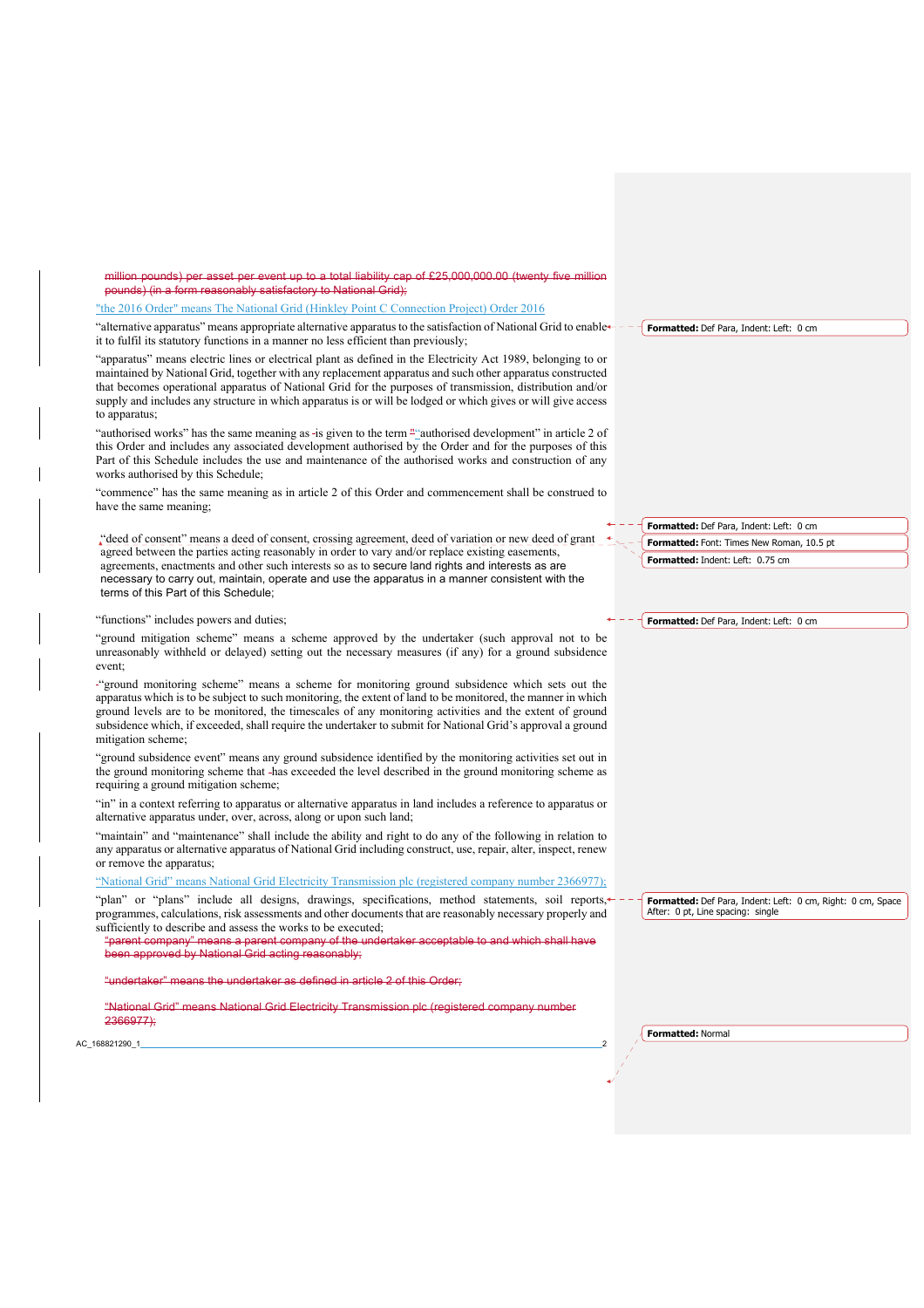"specified works" means any of the authorised works or activities undertaken in association with the authorised works which:

will or may be situated over, or within 15 metres measured in any direction of any apparatus the removal of which has not been required by the undertaker under paragraph  $69\frac{5}{2}$  or otherwise; and/or

may in any way adversely affect any apparatus the removal of which has not been required by the undertaker under paragraph  $\frac{697(2)}{2}$  or otherwise.

**3.**"undertaker" means the undertaker as defined in article 2 of this Order.

92. Except for paragraphs 495 (apparatus of National Grid in stopped up streets), 899 (retained apparatus), 9100 (expenses) and 10101 (indemnity) of this Schedule which will apply in respect of the exercise of all or any powers under the Order affecting the rights and apparatus of the undertaker, the other provisions of this Schedule do not apply to apparatus in respect of which the relations between the undertaker and National Grid are regulated by the provisions of Part 3 of the 1991 Act.

93.The provisions of Part 2 of this Schedule do not apply in relation to National Grid or any apparatus of National Grid

94. (1) The undertaker and National Grid will co-operate and work together to secure that the works proposed to be carried out by National Grid under the powers of the 2016 Order and the authorised works to be carried out by the undertaker under this Order will so far as reasonably possible be programmed, and arrangements for the carrying out, use and maintenance of those works will be made, so as, so far as reasonably possible, to avoid undue delay or any conflict arising between the carrying out, use and maintenance of those proposed works and the carrying out, use and maintenance implementation of the authorised development

(2) Any consent, agreement or approval by National Grid or the undertaker under this Part of this Schedule must not be unreasonably withheld or delayed.

#### **Apparatus of National Grid in stopped up streets**

95.**4.**—(1) —(1) Without prejudice to the generality of any other protection afforded to National Grid elsewhere in the Order, where any street is stopped up under article 14 (permanent stopping up of streets), if National Grid has any apparatus in the street or accessed via that street National Grid will be entitled to the same rights in respect of such apparatus as it enjoyed immediately before the stopping up and the undertaker will grant to National Grid, or will procure the granting to the National Grid of, legal easements reasonably satisfactory to it in respect of such apparatus and access to it prior to the stopping up of any such street or highway.

 $(2)$  (2) (2) Notwithstanding the temporary stopping up or diversion of any highway under the powers of articles 15 (temporary stopping up of streets and public rights of way), National Grid will be at liberty at all times to take all necessary access across any such stopped up highway and/or to execute and do all such works and things in, upon or under any such highway as may be reasonably necessary or desirable to enable it to maintain any apparatus which at the time of the stopping up or diversion was in that highway.

#### **Acquisition of land**

96.**5.** (1) —(1) Regardless of any provision in this Order or anything shown on the land plans or contained in the book of reference to the Order, the undertaker may not acquire or extinguish any land interest or apparatus or override any easement and/or other interest of National Grid, including any rights contained in The Grid (Hinkley Point C Connection Project)the 2016 Order 2016, otherwise than by agreement.

AC\_168821290\_1 (2) As a condition of agreement between the parties in paragraph  $596(1)$ , prior to the carrying out of any part of the authorised works (or in such other timeframe as may be agreed between National Grid and the undertaker) that are subject to the requirements of this Part of this Schedule that will cause any conflict with or breach the terms of any easement and/or other legal or land interest of National Grid and/or affects the provisions of any enactment or agreement regulating the relations between National Grid and the undertaker in respect of any

| <b>Formatted:</b> Font: Times New Roman, 11 pt                                                                 |
|----------------------------------------------------------------------------------------------------------------|
| Formatted: Font: 11 pt                                                                                         |
| <b>Formatted:</b> Font: Times New Roman, 11 pt, Font color: Black                                              |
| Formatted: Font: Times New Roman, 11 pt                                                                        |
| <b>Formatted:</b> Justified, Indent: Hanging: 0.02 cm, Space After:<br>3.75 pt, Line spacing: Multiple 1.03 li |
| Formatted: Font: Times New Roman, 11 pt                                                                        |
| Formatted: Font: (Default) Times New Roman, 11 pt, Font<br>color: Black                                        |
| Formatted: Font: Times New Roman, 11 pt                                                                        |
| Formatted: Font: Times New Roman, 11 pt                                                                        |
| Formatted: Font: Times New Roman, 11 pt                                                                        |
| <b>Formatted:</b> Font: (Default) Times New Roman, 11 pt, Font<br>color: Black                                 |
| Formatted: N1, Indent: Left: 0 cm, First line: 0 cm, Space<br>After: 0 pt                                      |
| <b>Formatted:</b> Font: (Default) Times New Roman, 10.5 pt, Not<br><b>Italic</b>                               |
| <b>Formatted:</b> Font: (Default) Times New Roman, 10.5 pt, Not<br><b>Italic</b>                               |
| <b>Formatted:</b> Font: (Default) Times New Roman, 10.5 pt, Not<br><b>Italic</b>                               |
| <b>Formatted:</b> Font: (Default) Times New Roman, 10.5 pt, Not<br><b>Italic</b>                               |

**Formatted:** H1, Indent: Left: 0 cm

**Formatted:** N1, Indent: Left: 0 cm, First line: 0 cm **Formatted:** Font: (Default) Times New Roman, 10.5 pt, Not Italic

**Formatted:** N2, Indent: Left: 0 cm, First line: 0 cm, Space After: 0 pt **Formatted:** Font: (Default) Times New Roman, 10.5 pt, Not Italic

**Formatted:** H1, Indent: Left: 0 cm

**Formatted:** N1, Indent: Left: 0 cm, First line: 0 cm, Space After: 0 pt

**Formatted:** N2, Space After: 0 pt, No bullets or numbering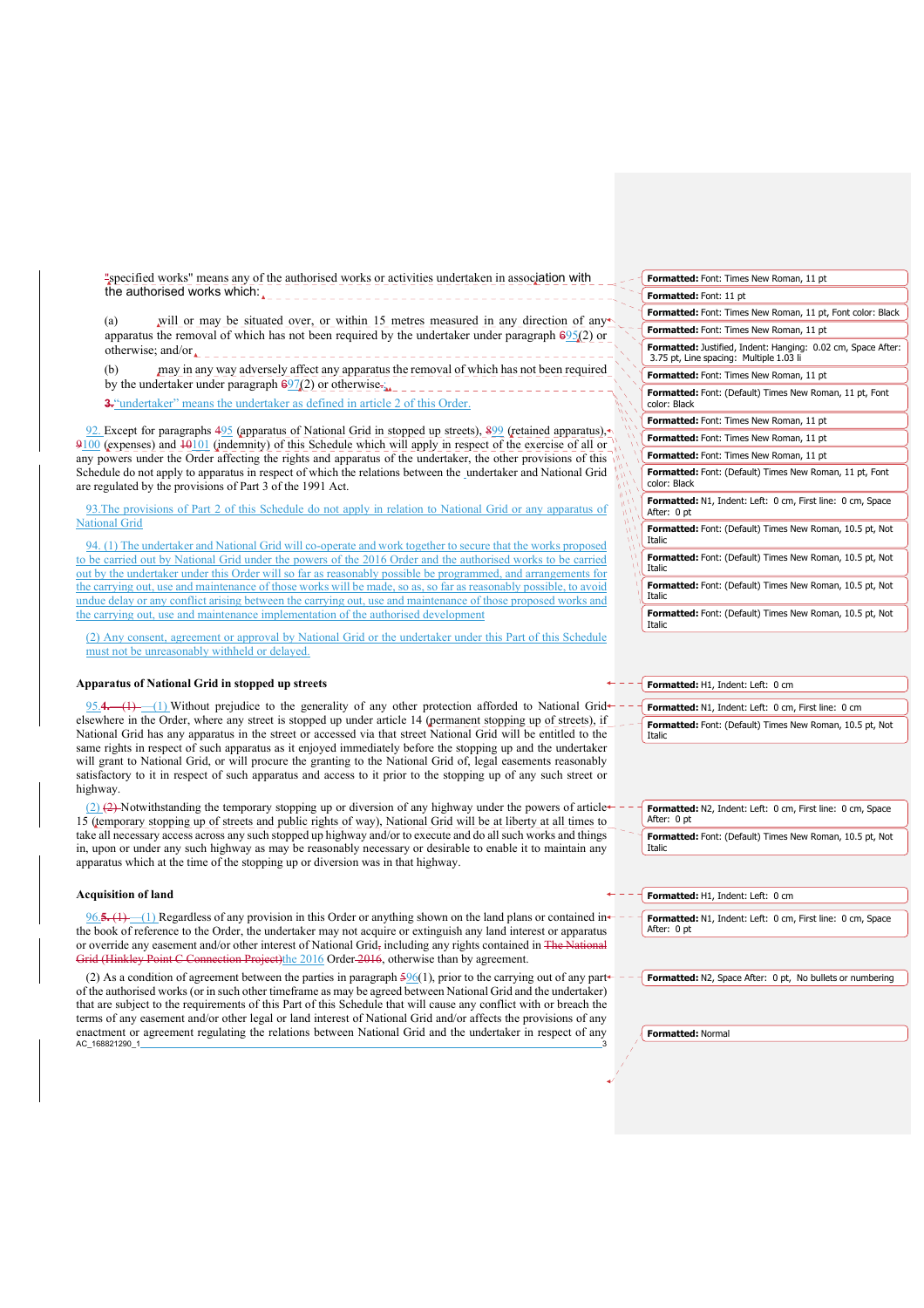apparatus laid or erected in land belonging to or secured by the undertaker, the undertaker must as National Grid reasonably requires enter into such deeds of consent upon such terms and conditions as may be agreed between National Grid and the undertaker acting reasonably and which must be no less favourable on the to National Grid unless otherwise agreed by National Grid, and it will be the responsibility of the undertaker to<br>procure and/or secure the consent and entering into of such deeds and variations by all other third parties eure and/or secure the consent and entering into of such deeds and variations by all other third parties an interest in the land at that time who are affected by such authorised works.

(3) The undertaker and National Grid agree that where there is any inconsistency or duplication between the provisions set out in this Part of this Schedule relating to the relocation and/or removal of apparatus (including but not limited to the payment of costs and expenses relating to such relocation and/or removal of apparatus) and the provisions of any existing easement, rights, agreements and licences granted, used, enjoyed or exercised by National Grid and/or other enactments relied upon by National Grid as of right or other use in relation to the apparatus, then the provisions in this Schedule shall prevail.

(4) Any agreement or consent granted by National Grid under paragraph 899 or any other paragraph of this $\leftarrow$  -Part of this Schedule, shall not be taken to constitute agreement under sub-paragraph 596(1).

#### **Removal of apparatus**

97.6.—(1)—(1) If, in the exercise of the agreement reached in accordance with paragraph 596 or in any other<sup>s</sup> authorised manner, the undertaker acquires any interest in any land in which any apparatus is placed or requires that National Grid's apparatus is relocated or diverted, that apparatus must not be removed under this Part of this Schedule and any right of National Grid to maintain that apparatus in that land must not be extinguished, until alternative apparatus has been constructed, and is in operation to the reasonable satisfaction of National Grid in accordance with sub-paragraphparagraphs (2) to (5) inclusive.

(2) If, for the purpose of executing any works in, on, under or over any land purchased, held, appropriated or used under this Order, the undertaker requires the removal of any apparatus placed in that land, it must give to National Grid 56 days' advance written notice of that requirement, together with a plan of the work proposed, and of the proposed position of the alternative apparatus to be provided or constructed and in that case (or if in consequence of the exercise of any of the powers conferred by this Order National Grid reasonably needs to remove any of its apparatus) the undertaker must, subject to sub-paragraph (3), afford to National Grid to its satisfaction (taking into account paragraph  $798(1)$  below) the necessary facilities and rights for the construction of alternative apparatus in other land of or land secured by the undertaker and subsequently for the maintenance of that apparatus.

(3) If alternative apparatus or any part of such apparatus is to be constructed elsewhere than in other land of or land secured by the undertaker, or the undertaker is unable to afford such facilities and rights as are mentioned in sub-paragraph (2), in the land in which the alternative apparatus or part of such apparatus is to be constructed, National Grid must, as soon as is reasonably possible and on receipt of a written notice to that effect from the undertaker, take such steps as are reasonable in the circumstances in an endeavour to obtain the necessary facilities and rights in the land in which the alternative apparatus is to be constructed save that this obligation shall not extend to the requirement for National Grid to use its compulsory purchase powers to this end unless it elects to so do.

(4) Any alternative apparatus to be constructed in land of or land secured by the undertaker under this Part of this Schedule must be constructed in such manner and in such line or situation as may be agreed between National Grid and the undertaker or in default of agreement settled by arbitration in accordance with article 56 (arbitration).

(5) National Grid must, after the alternative apparatus to be provided or constructed has been agreed or settled by arbitration in accordance with article 56, and subject to the grant to National Grid of any such facilities and rights as are referred to in sub-paragraph (2) or (3), proceed without unnecessary delay to construct and bring into operation the alternative apparatus and subsequently to remove any apparatus required by the undertaker to be removed under the provisions of this Part of this Schedule.

**Formatted:** N2, No bullets or numbering

**Formatted:** H1, Indent: Left: 0 cm

**Formatted:** N1, Indent: Left: 0 cm, First line: 0 cm

**Formatted:** N2, No bullets or numbering

**Formatted:** N2, Space After: 0 pt, No bullets or numbering

**Formatted:** Normal

AC\_168821290\_1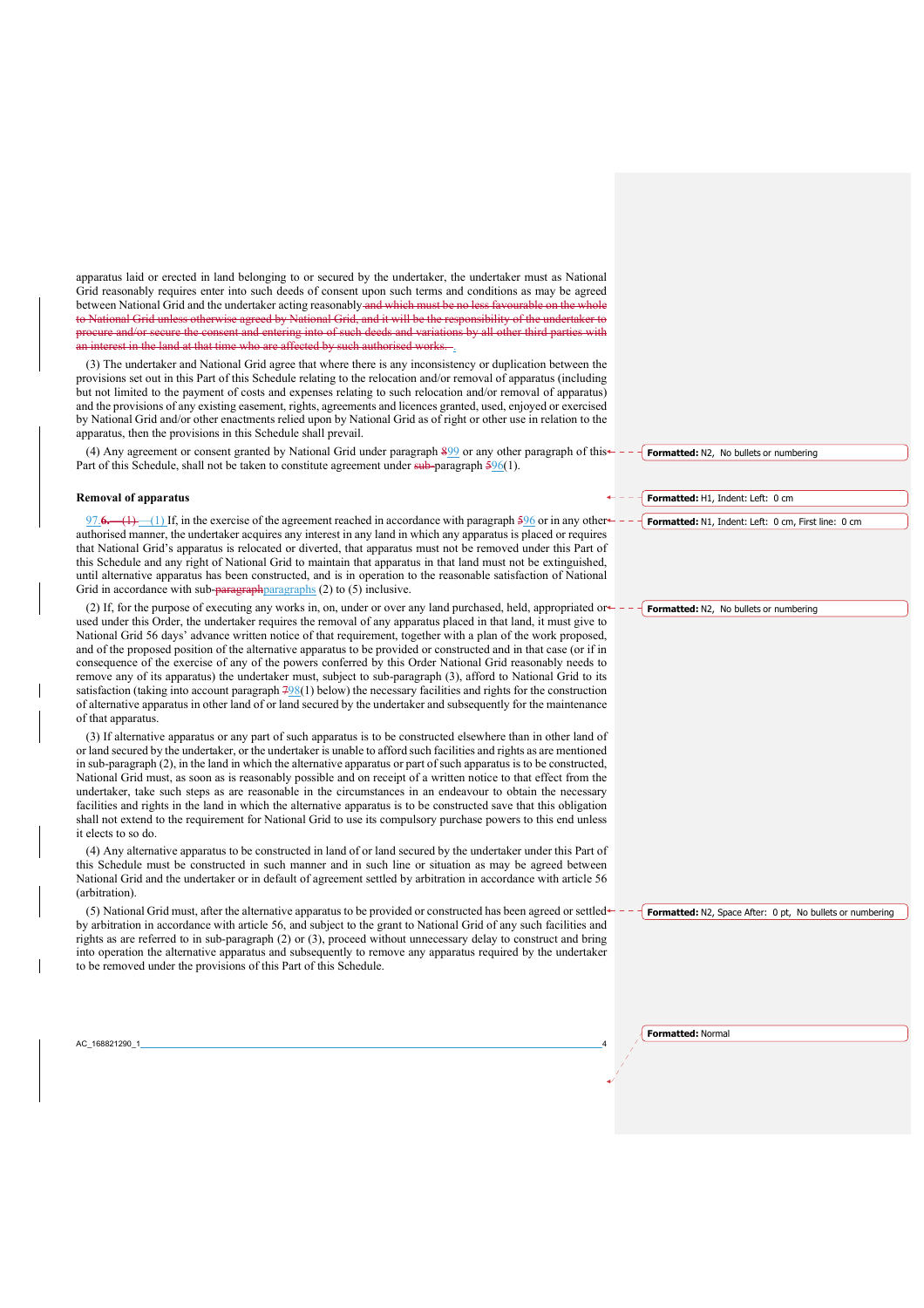#### **Facilities and rights for alternative apparatus**

98.<del>7. (1)</del> (1) Where, in accordance with the provisions of this Part of this Schedule, the undertaker affords to or secures for National Grid facilities and rights in land for the construction, use, maintenance and protection of alternative apparatus in substitution for apparatus to be removed, those facilities and rights must be granted upon such terms and conditions as may be agreed between the undertaker and National Grid and must be no less favourable on the whole to National Grid than the facilities and rights enjoyed by it in respect of the apparatus to be removed unless otherwise agreed by National Grid.

(2)  $(2)$  If the facilities and rights to be afforded by the undertaker and agreed with National Grid under paragraph  $798(1)$  above in respect of any alternative apparatus, and the terms and conditions subject to which those facilities and rights are to be granted, are less favourable on the whole to National Grid than the facilities and rights enjoyed by it in respect of the apparatus to be removed and the terms and conditions to which those facilities and rights are subject, the matter will be referred to arbitration in accordance with paragraph 14 (*Arbitration*) of this Part of this Schedule105 (arbitration) and the arbitrator shall make such provision for the payment of compensation by the undertaker to National Grid as appears to the arbitrator to be reasonable having regard to all the circumstances of the particular case.

#### **Retained apparatus**

99.**8.**—(1) —(1) Not less than 56 days before the commencement of any specified works that are near to, or will or may affect, any apparatus the removal of which has not been required by the undertaker under paragraph 697(2) or otherwise, the undertaker must submit to National Grid a plan of the works to be executed and seek from National Grid details of the underground extent of their electricity tower foundations.

(2) In relation to specified works which will or may be situated on, over, under or within (i) 15 metres measured in any direction of any apparatus, or (ii) involve embankment works within 15 metres of any apparatus, the plan to be submitted to National Grid under sub-paragraph (1) must include a method statement and describe—

- (a) the exact position of the specified works;
- (b) the level at which these are proposed to be constructed or renewed;
- (c) the manner of their construction or renewal including details of excavation, positioning of plant;
- (d) the position of all apparatus;
- (e) by way of detailed drawings, every alteration proposed to be made to or close to any such apparatus;
- (f) any intended maintenance regimes; and
- (g) an assessment of risks of rise of earth issues.

(3) In relation to any works which will or may be situated on, over, under or within 10 metres of any part of the foundations of an existing electricity tower or between any two or more existing electricity towers, the plan to be submitted under sub-paragraph (1) must, in addition to the matters set out in subparagraphsub- paragraph  $(2)$ , include a method statement describing;

- (a) details of any cable trench design including route, dimensions, clearance to pylon foundations;
- (b) demonstration that pylon foundations will not be affected prior to, during and post construction;
- (c) details of load bearing capacities of trenches;
- (d) details of cable installation methodology including access arrangements, jointing bays and backfill methodology;
- (e) a written management plan for high voltage hazard during construction and ongoing maintenance of the cable route;
- (f) written details of the operations and maintenance regime for the cable, including frequency and method of access;
- (g) assessment of earth rise potential if reasonably required by National  $\overline{Grid}$ 's engineers; and
- (h) evidence that trench bearing capacity is to be designed to 26 tonnes to take the weight of overhead line construction traffic.

AC\_168821290\_1

**Formatted:** N1, Indent: Left: 0 cm, First line: 0 cm

**Formatted:** H1, Indent: Left: 0 cm

**Formatted:** N2, Indent: Left: 0 cm, First line: 0 cm, Right: 0 cm, Space After: 0 pt, Line spacing: single

**Formatted:** H1, Indent: Left: 0 cm

**Formatted:** N1, Indent: Left: 0 cm, First line: 0 cm

**Formatted:** N2, No bullets or numbering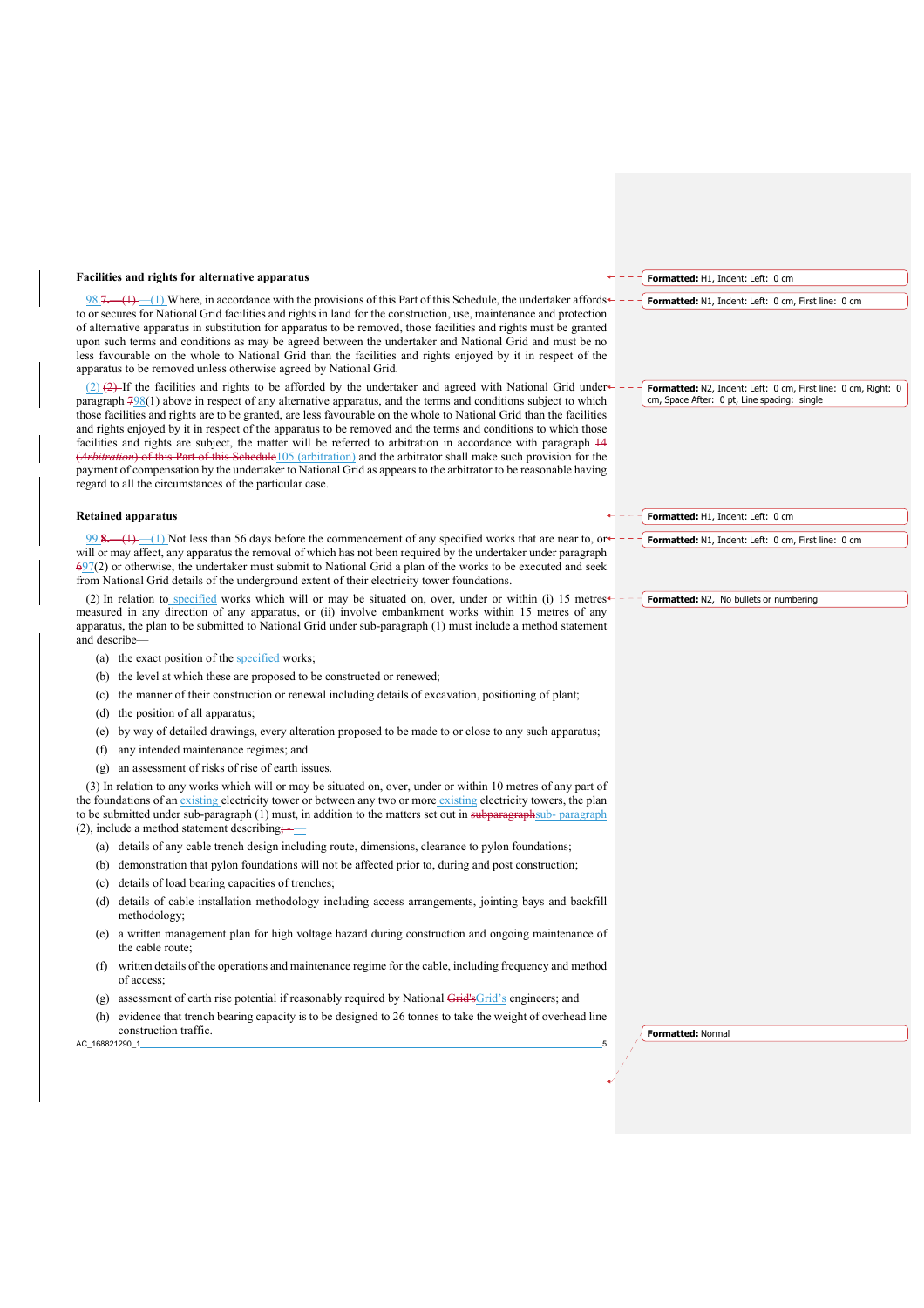(4) The undertaker must not commence any works to which sub-paragraphs (2) or (3) apply until National Grid has given written approval of the plan so submitted— or they have been settled by arbitration under article 56 (arbit

- (5) Any approval of National Grid required under sub-paragraphs (2) or (3)—
	- $\frac{1}{a}$  (a) may be given subject to reasonable conditions for any purpose mentioned in sub-paragraphs
		- $(6)$  or  $(8)$ ; and,
		- (b) must not be unreasonably withheld.

**Formatted:** N3, Indent: Left: 1.3 cm, No bullets or numbering **Formatted:** N3, Indent: Left: 0.6 cm, First line: 0.67 cm **Formatted:** N2, No bullets or numbering

modifications to be made to the plans as may be reasonably necessary for the purpose of securing its apparatus against interference or risk of damage or for the purpose of providing or securing proper and convenient means of access to any apparatus. (7) Works to which this paragraph applies must only be executed in accordance with the plan, submitted under

(6) In relation to any work to which sub-paragraphs (2) or (3) apply, National Grid may require such

sub-paragraph (1) or as relevant sub-paragraph (5), as approved or as amended from time to time by agreement between the undertaker and National Grid and in accordance with such reasonable requirements as may be made in accordance with sub-paragraphs (6) or (8) by National Grid for the alteration or otherwise for the protection of the apparatus, or for securing access to it, and National Grid will be entitled to watch and inspect the execution of those works.

(8) Where National Grid requires any protective works to be carried out by itself or by the undertaker (whether of a temporary or permanent nature) such protective works, inclusive of any measures or schemes required and approved as part of the plan approved pursuant to this paragraph, must be carried out to National Grid's satisfaction prior to the commencement of any authorised works (or any relevant part thereof) for which protective works are required and National Grid shall give 56 days' notice of such works from the date of submission of a plan pursuant to this paragraph (except in an emergency).

(9) If National Grid in accordance with sub-paragraphs (6) or (8) and in consequence of the works proposed by the undertaker, reasonably requires the removal of any apparatus and gives written notice to the railway undertaker of that requirement, paragraphs  $\frac{190}{10}$  to  $\frac{392}{10}$  and  $\frac{596}{10}$  to  $\frac{798}{10}$  apply as if the removal of the apparatus had been required by the undertaker under paragraph  $697(2)$ .

(10) Nothing in this paragraph precludes the undertaker from submitting at any time or from time to time, but in no case less than 56 days before commencing the execution of the authorised works, a new plan, instead of the plan previously submitted, and having done so the provisions of this paragraph shall apply to and in respect of the new plan.

(11) The undertaker will not be required to comply with sub-paragraph (1) where it needs to carry out emergency works as defined in the 1991 Act but in that case it must give to National Grid notice as soon as is reasonably practicable and a plan of those works and must—

- (a) comply with sub-paragraphs  $(6)$ ,  $(7)$  and  $(8)$  insofar as is reasonably practicable in the circumstances; and
- (b) comply with sub-paragraph (12) at all times.

 $(12)$  At all times when carrying out any works authorised under the Order, the undertaker must comply with  $\pm$ National Grid's policies for development near overhead lines EN43-8 and HSE's guidance note 6 "Avoidance of Danger from Overhead Lines".

#### **Expenses**

100.**9.**—(1) —(1) Subject to the following provisions of this paragraph, the undertaker must pay to National Grid on demand all charges, costs and expenses reasonably anticipated or incurred by National Grid in, or in connection with, the inspection, removal, relaying or replacing, alteration or protection of any apparatus or the construction of any new or alternative apparatus which may be required in consequence of the execution of any authorised works as are referred to in this Part of this Schedule including without limitation—

any costs reasonably incurred by or compensation properly paid by National Grid in connection with the acquisition of rights or the exercise of statutory powers for such apparatus including without limitation all costs incurred by National Grid as a consequence of National Grid;

**Formatted:** Font: (Default) Times New Roman, 10.5 pt, Not Bold

**Formatted:** N1, Indent: Left: 0 cm, First line: 0 cm

**Formatted:** N2, Space After: 0 pt. No bullets or numbering

**Formatted:** Font: (Default) Times New Roman, 10.5 pt, Not

**Formatted:** N3, No bullets or numbering

**Formatted:** H1, Indent: Left: 0 cm

**Formatted:** Normal

Bold

AC\_168821290\_1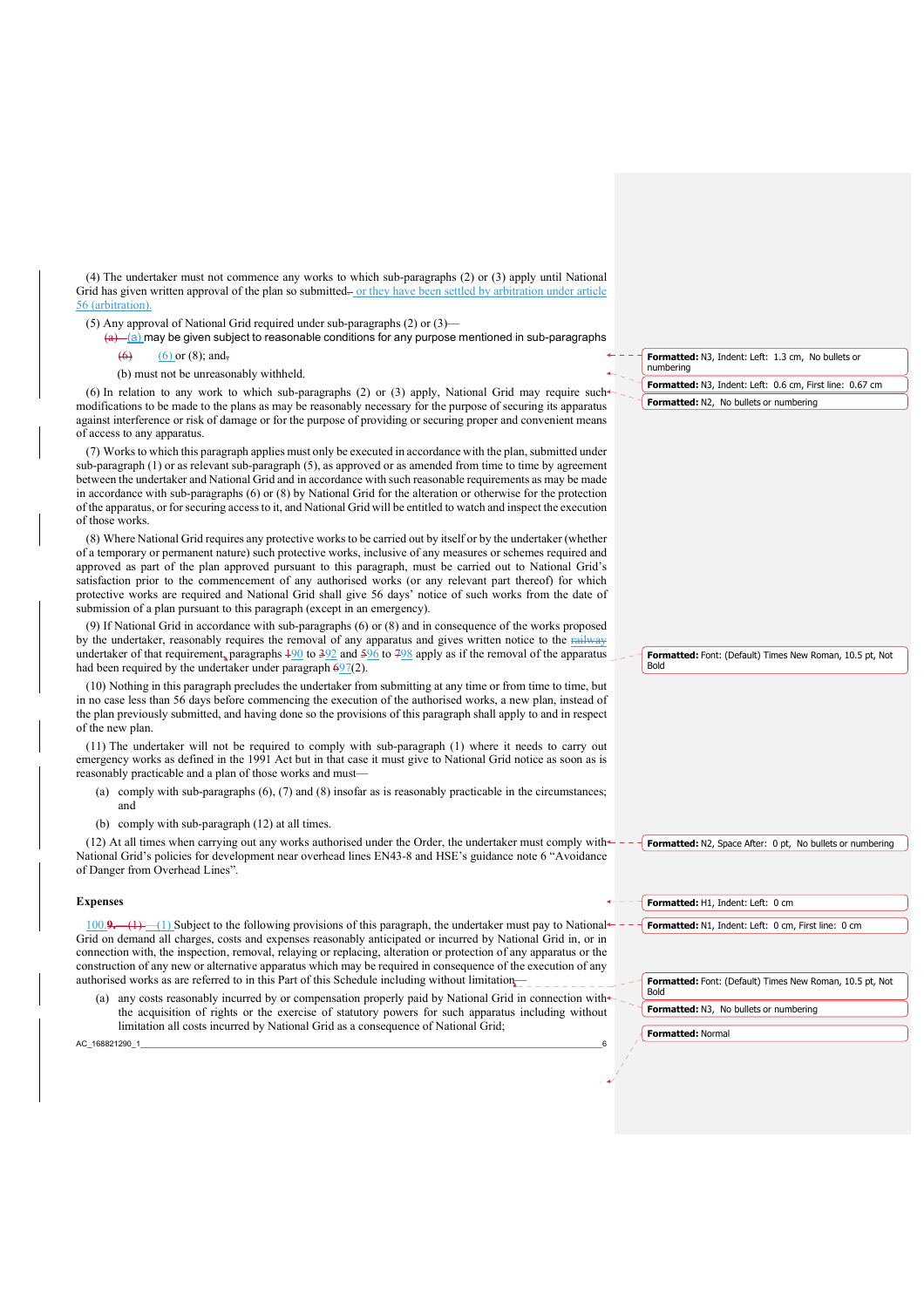- (i) using its own compulsory purchase powers to acquire any necessary rights under paragraph 697(3); and/or
- (ii) exercising any compulsory purchase powers in the Order transferred to or benefitting National Grid;
- (b) in connection with the cost of the carrying out of any diversion work or the provision of any alternative apparatus;
- (c) the cutting off of any apparatus from any other apparatus or the making safe of redundant apparatus; (d) the approval of plans;
- 
- (e) the carrying out of protective works, plus a capitalised sum to cover the cost of maintaining and renewing permanent protective works; and
- (f) the survey of any land, apparatus or works, the inspection and monitoring of works or the installation or removal of any temporary works reasonably necessary in consequence of the execution of any such works referred to in this Part of this Schedule.

(2) There will be deducted from any sum payable under sub-paragraph (1) the value of any apparatus removed under the provisions of this Part of this Schedule and which is not re-used as part of the alternative apparatus, that value being calculated after removal.

(3) If in accordance with the provisions of this Part of this Schedule—

- (a) apparatus of better type, of greater capacity or of greater dimensions is placed in substitution for existing apparatus of worse type, of smaller capacity or of smaller dimensions; or
- (b) apparatus (whether existing apparatus or apparatus substituted for existing apparatus) is placed at a depth greater than the depth at which the existing apparatus was situated,

and the placing of apparatus of that type or capacity or of those dimensions or the placing of apparatus at thatdepth, as the case may be, is not agreed by the undertaker or, in default of agreement, is not determined by arbitration in accordance with article 56 (arbitration) to be necessary, then, if such placing involves cost in the construction of works under this Part of this Schedule exceeding that which would have been involved if the apparatus placed had been of the existing type, capacity or dimensions, or at the existing depth, as the case may be, the amount which apart from this sub-paragraph would be payable to National Grid by virtue of subparagraph (1) will be reduced by the amount of that excess save where it is not possible in the circumstances to obtain the existing type of apparatus at the same capacity and dimensions or place at the existing depth in which case full costs will be borne by the undertaker.

(4) For the purposes of sub-paragraph (3)—

- (a) an extension of apparatus to a length greater than the length of existing apparatus will not be treated as a placing of apparatus of greater dimensions than those of the existing apparatus; and
- (b) where the provision of a joint in a pipe or cable is agreed, or is determined to be necessary, the consequential provision of a jointing chamber or of a manhole will be treated as if it also had been agreed or had been so determined.

(5) Any amount which apart from this sub-paragraph would be payable to National Grid in respect of works by virtue of sub-paragraph (1) will, if the works include the placing of apparatus provided in substitution for apparatus placed more than 7 years and 6 months earlier so as to confer on National Grid any financial benefit by deferment of the time for renewal of the apparatus in the ordinary course, be reduced by the amount which represents that benefit.

> **Formatted:** Font: (Default) Times New Roman, 10.5 pt, Bold, Not All caps

> **Formatted:** N2, Space After: 0 pt, No bullets or numbering

**Formatted:** N2, Indent: Left: 0.3 cm

**Formatted:** N1, Indent: Left: 0 cm, First line: 0 cm

101.**10.**—(1) —(1) Subject to sub-paragraphs (2) and (3), if by reason or in consequence of the construction of any such works authorised by this Part of this Schedule or in consequence of the construction, use, maintenance or failure of any of the authorised works by or on behalf of the undertaker or in consequence of any act or default of the undertaker (or any person employed or authorised by him) in the course of carrying out such works, including without limitation works carried out by the undertaker under this Part of this Schedule or any subsidence resulting from any of these works, any damage is caused to any apparatus or alternative

AC\_168821290\_1

**Indemnity**

**Formatted:** Normal

**Formatted:** N3, Space After: 0 pt. No bullets or numbering

**Formatted:** T2, Indent: Left: 0 cm

**Formatted:** Font: (Default) Times New Roman, 10.5 pt, Not Italic

**Formatted:** N2, No bullets or numbering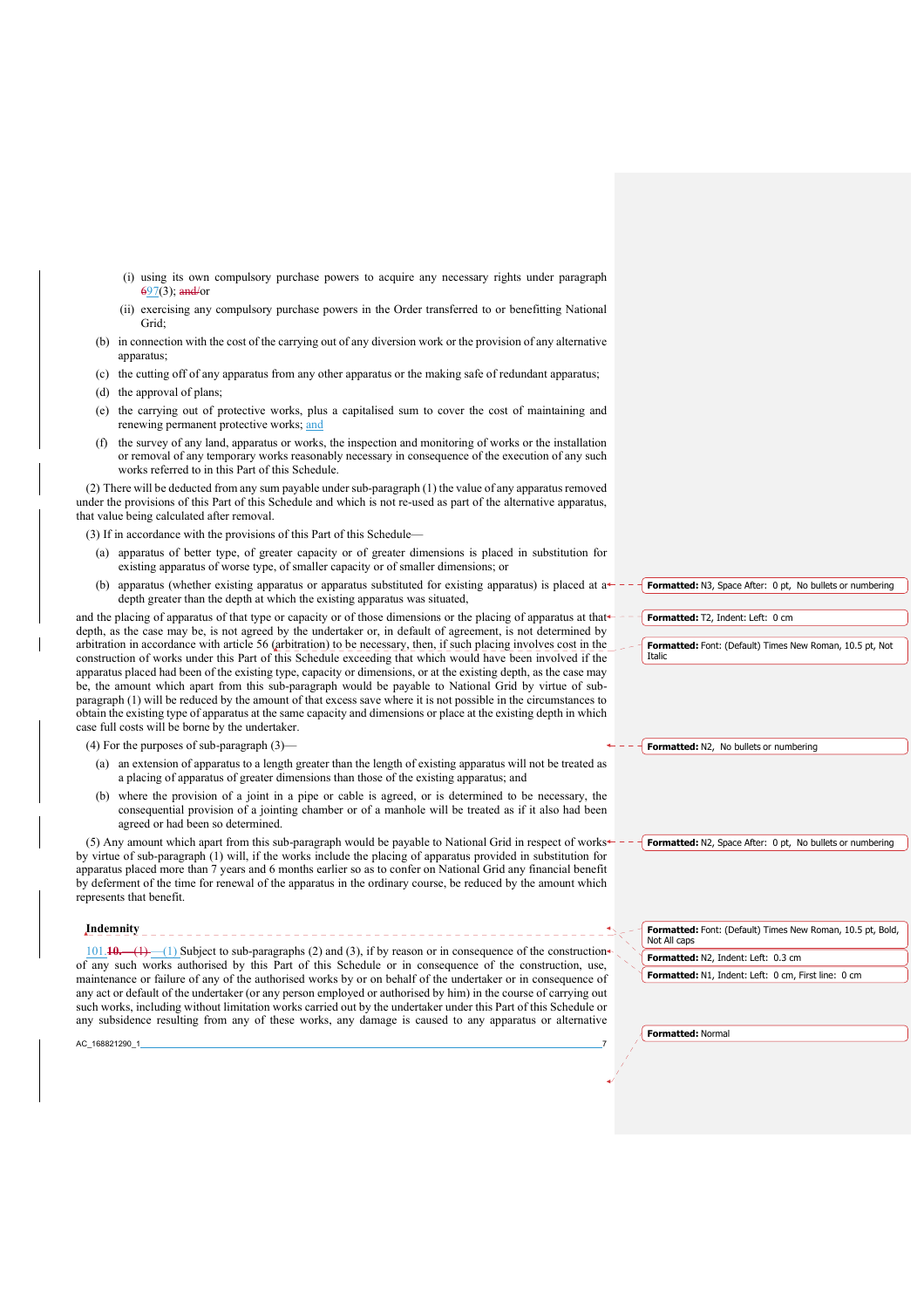apparatus (other than apparatus the repair of which is not reasonably necessary in view of its intended removal for the purposes of the authorised works) or property of National Grid, or there is any interruption in any service provided, or in the supply of any goods, by National Grid, or National Grid becomes liable to pay any amount to any third party, the undertaker will—

- (a) bear and pay on demand the cost reasonably incurred by National Grid in making good such damage or restoring the supply; and **Formatted:** N3, No bullets or numbering
- (b) indemnifymake reasonable compensation to National Grid for any other expenses, loss, demands, proceedings, damages, claims, penalty or costs incurred by or recovered from National Grid, by reason or in consequence of any such damage or interruption or National Grid becoming liable to any third aid other than arising from any default of National Grid. .

(2) The fact that any act or thing may have been done by National Grid on behalf of the undertaker or in accordance with a plan approved by National Grid or in accordance with any requirement of National Grid or under its supervision will not (unless sub-paragraph (3) applies), excuse the undertaker from liability under the provisions of sub-paragraph (1) unless National Grid fails to carry out and execute the works properly with due care and attention and in a skilful and workman like manner or in a manner that does not accord with the approved plan.

(3) Nothing in sub-paragraph (1) shall impose any liability on the undertaker in respect of-

 $\left(\frac{a}{3}\right)$  any damage or interruption to the extent that it is attributable to the neglect or default of National Grid,  $\leftarrow -$  **Formatted:** N2, No bullets or numbering its officers, servants, contractors or agents; and.

(b) any authorised works and/or any other works authorised by this Part of this Schedule carried out by National Grid as an assignee, transferee or lessee of National Grid with the benefit of the Order pursuant to section 156 of the Planning Act 2008 or article 10 (*consent to transfer benefit of Order*) subject to the proviso that once such works become apparatus ("new apparatus"), any authorised works yet to be executed and not falling within this subparagraph 3(b) will be subject to the full terms of this Part of this Schedule including this paragraph 10.

(4) National Grid must give the undertaker reasonable notice of any such third party claim or demand and no $\leftarrow$ settlement or compromise must, unless payment is required in connection with a statutory compensation scheme, be made without first consulting the undertaker and considering their representations.

(5) The undertaker is not to commence construction (and not to permit the commencement of such construction) of the authorised works on any land owned by National Grid or in respect of which National Grid has an easement or wayleave for its apparatus or any other interest or to carry out any works within 15 metres of National Grid's apparatus until the following conditions are satisfied:

- (a) unless and until National Grid is satisfied acting reasonably (but subject to all necessary regulatory constraints) that the undertaker has first provided the acceptable security (and provided evidence that it shall maintain such acceptable security for the construction period of the authorised works from the proposed date of commencement of construction of the authorised works) and National Grid has confirmed the same to the undertaker in writing; and
- unless and until National Grid is satisfied acting reasonably (but subject to all necessary regulatory constraints) that the undertaker has procured acceptable insurance (and provided evidence to National Grid that it shall maintain such acceptable insurance for the construction period of the authorised works from the proposed date of commencement of construction of the authorised works) and National Grid has confirmed the same in writing to the undertaker.

In the event that the undertaker fails to comply with sub-paragraph 10(5) of this Part of this Schedule, nothing in this Part of this Schedule shall prevent National Grid from seeking injunctive relief (or any other equitable remedy) in any court of competent jurisdiction.

#### **Enactments and agreements**

102.**11.** Save to the extent provided for to the contrary elsewhere in this Part of this Schedule or by agreement in writing between National Grid and the undertaker, nothing in this Part of this Schedule shall affect the provisions of any enactment or agreement regulating the relations between the undertaker and National Grid in respect of any apparatus laid or erected in land belonging to the undertaker on the date on which this Order is made.

AC\_168821290\_1

**Formatted:** H1, Indent: Left: 0 cm

**Formatted:** N1, Indent: Left: 0 cm, First line: 0 cm, Space After: 0 pt

**Formatted:** Normal

**Formatted:** N2, No bullets or numbering